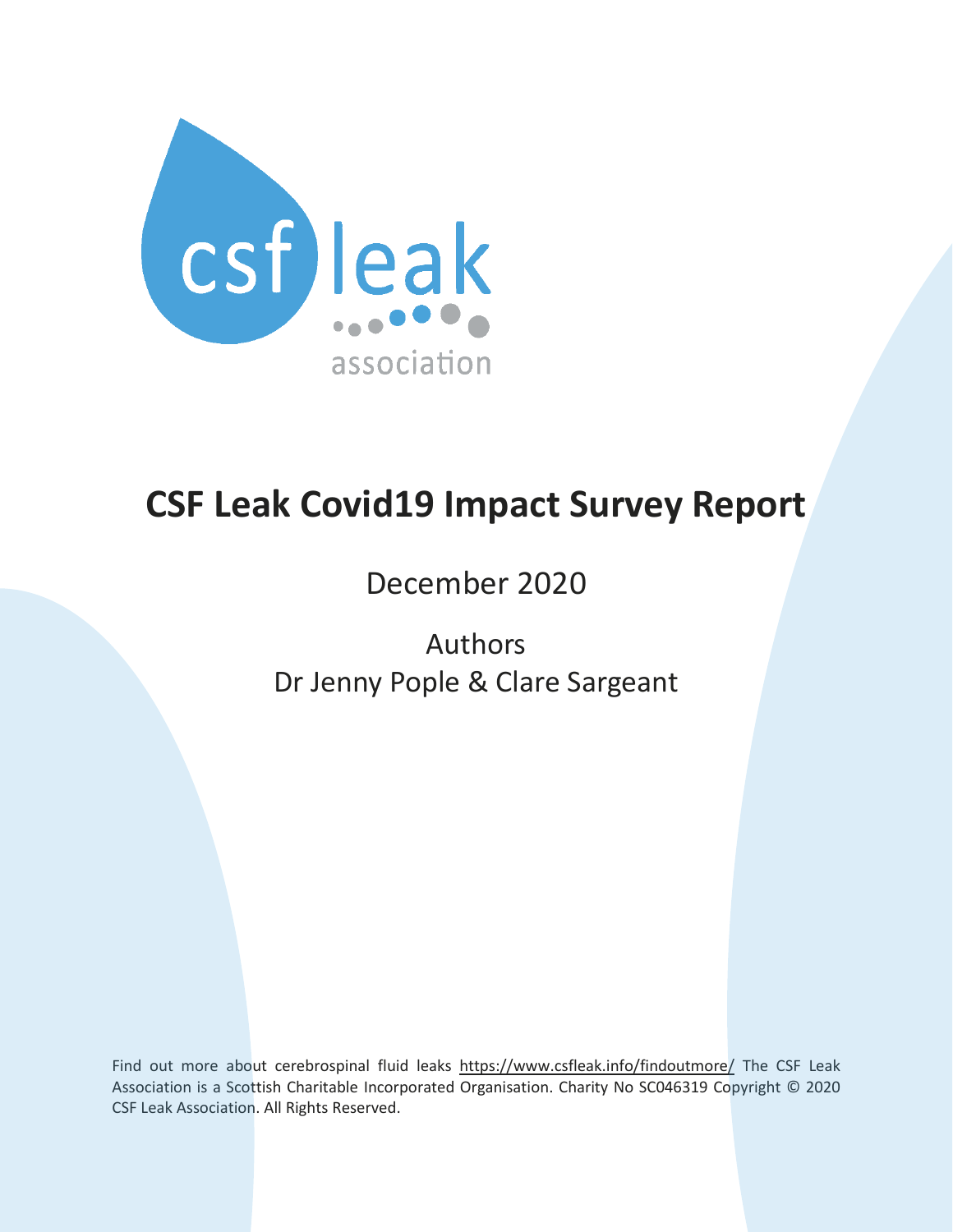The CSF Leak Association want to better understand the impact the Covid-19 pandemic has had on the care and treatment of patients with diagnosed or suspected CSF Leaks. To do this we devised an anonymous survey which was open from  $7<sup>th</sup>$  September 2020 until 30th September 2020. The survey received 93 responses, 63 responders from the UK and 30 from the rest of the world.



Of the UK responders were diagnosed with a spinal leak were diagnosed with a cranial leak were currently undiagnosed

We received survey responses from patients receiving care for their CSF leak at NHS hospitals across the UK. The highest number of responses was received from patients receiving care at University Hospital of North Staffordshire (19 responses), The National Hospital for Neurology and Neurosurgery, London (14 responses, 4 receiving private care) and The Walton Centre, Liverpool (4 responses). We also received a further two responses from patients receiving care at other private providers.



#### "I felt abandoned with deteriorating "Covid19 prolonged my symptoms and resulted in A&E admissions" pain; it's been difficult"

We asked the 57 survey respondents receiving NHS care to rate the quality of the care they received regarding their CSF Leak from both their Hospital medical team and from their GP. 36% (20) rated care from their NHS hospital team as good or excellent for GP's this was 23% (13). Just over half the respondents (52%, 29) rated their GP's quality of care as poor to very poor for NHS hospital care this was 42% (24).

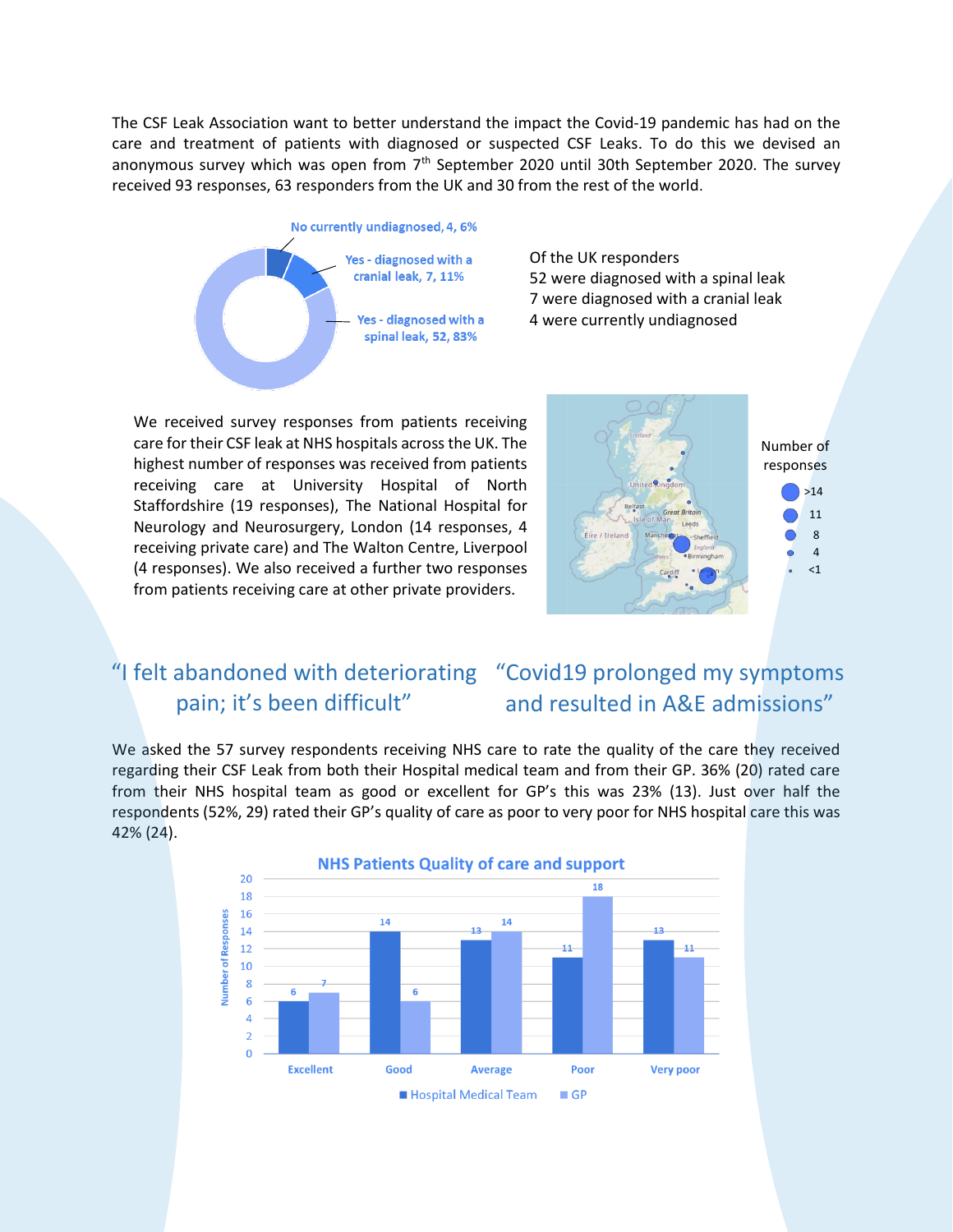Almost half (51%, 29) of the survey responders receiving NHS care felt they were not coping very well or were having great difficulty in coping during the COVID-19 pandemic. 18% (10) of responders reporting difficulty in accessing their regular medicine.

The vast majority of respondents (81%, 46) receiving NHS care had appointments delayed or cancelled due to the pandemic.

### "It feels like everything has stalled"



Not very wel

26%

Moderately well

32%





The 57 UK respondents receiving care from the NHS reported a total of 86 appointments cancelled due to the pandemic. The majority of respondents had delays in an appointment with a neurologist or other consultant (35) and appointments for scans (25). The majority (40) of the cancelled appointments were delayed by 1-6 months. Almost a quarter (21) of the respondents reported that their cancelled appointments had not been rescheduled at the time of the survey.



#### For how long has each appointment been delayed?

## "There's been no communication from the hospital I have to chase them"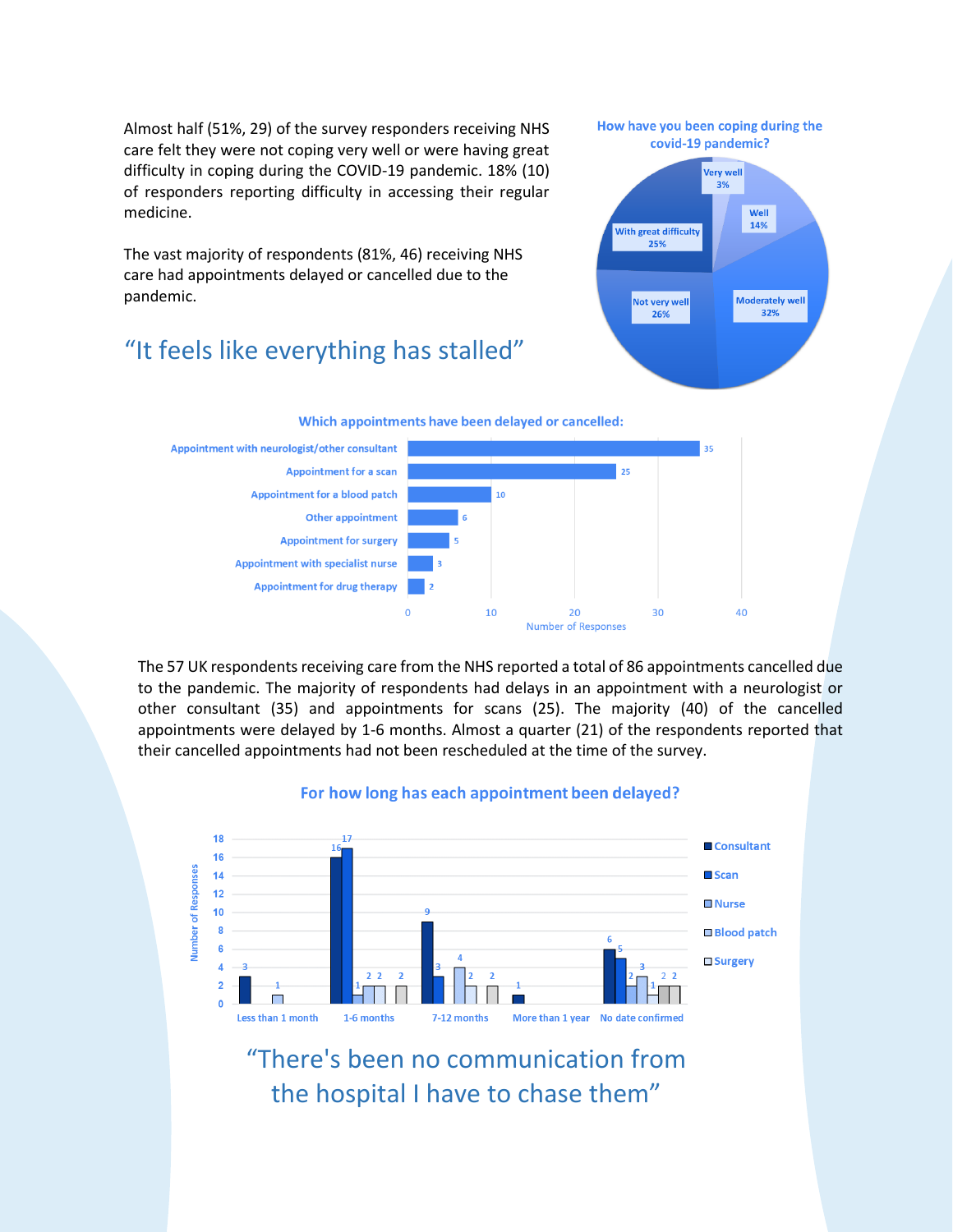Almost half (49%, 28) of the 57 UK NHS respondents had been offered virtual consultations with some respondents having more than one virtual consultation. Of the total 31 virtual appointments reported the majority were delivered by phone (25 responses) and video (5 responses). The majority (16) of the virtual appointments were for a routine meeting with a neurologist. 64% of survey responders rated the virtual consultations as either very effective, effective or as effective as a face to face consultation.





We asked the survey responders who reported their CSF Leak has been made worse during the pandemic the reasons for this. 75% said COVID-19 delays and/or cancellations to their treatment and support had affected their health with 72% stating this had resulted in them experiencing increased or prolonged symptoms. 64% reported not being able to access services had caused increased stress and anxiety and 25% said it was because they had not been able to see friends and family. 25% said their CSF leak symptoms remained the same but the added stress and isolation had resulted in increased mental health challenges and they were coping with their symptoms less well. Only 14% felt the risk of contracting Covid19 whilst visiting hospital or receiving treatment was too high so had chosen not to pursue medical care. Two responders mentioned they were receiving less support at home with everyday tasks which had worsened their CSF leak symptoms.

"My leak symptoms have severely worsened, my appointment didn't happen & the hospital will not give me a new date"

Overall, the pandemic has had a negative impact on survey respondents with the majority 63% (36) saying they felt their CSF leak was moderately or significantly worse.



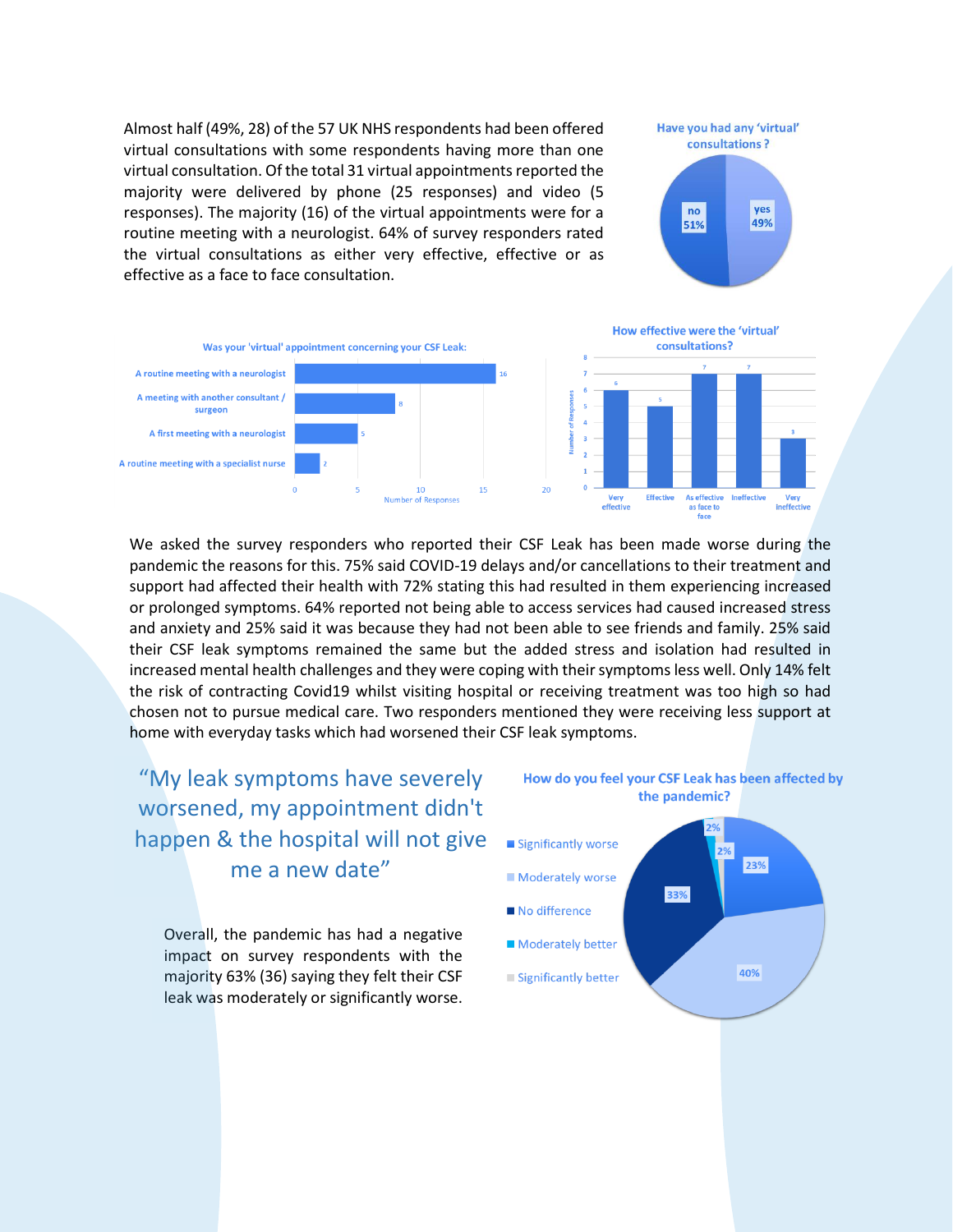### "Treatment and care for those with CSF leaks was poor and slow before, as NHS services are being restored it seems CSF leak patients are way down the list of priorities"

We asked for additional comments, a word cloud was generated from these responses



Survey responders from the UK receiving private medical care made up a small proportion of survey responses totalling 6. Four of these responders reported they were coping well in the pandemic. 50% of these responders said they had experienced delays or cancellations to appointments for their CSF leak, their delays averaged 1-6 months. Four of the responders rated the care they receive from their hospital team as excellent, one as very good and one average. Three of these responders rated their GP care as excellent and two as very poor. 50% of these survey responders had virtual consultations these were delivered by video or telephone. Half of these responders felt their CSF leak had been made moderately worse by the pandemic the remainder reported no difference. All the responders in this group who felt their CSF leak was made worse was due to delays / cancellations in their treatment and care.

Survey responders from outside the UK answered a subset of survey questions. 36% of non-UK survey responders reported their CSF leak had been made moderately worse by the pandemic and 10% significantly worse, these figures were considerably better than for UK responders. Those who reported there CSF leak has been made worse during the pandemic gave the following reasons for this; 85% reported not being able to access services had caused increased stress and anxiety, 57% said COVID-19 delays and/or cancellations to their treatment and support had affected their health, 71% said it included not being able to see friends and family. 43% said their CSF leak symptoms remained the same but the added stress and isolation had resulted in increased mental health challenges and they were coping less well. 21% felt the risk of contracting Covid19 whilst visiting hospital or receiving treatment was too high so you had chosen not to pursue medical care. 50% of responders had a virtual consultation, 73% of these were with another consultant/surgeon, 13% of these were a routine appointment with a neurologist and 6% a first meeting with a neurologist.